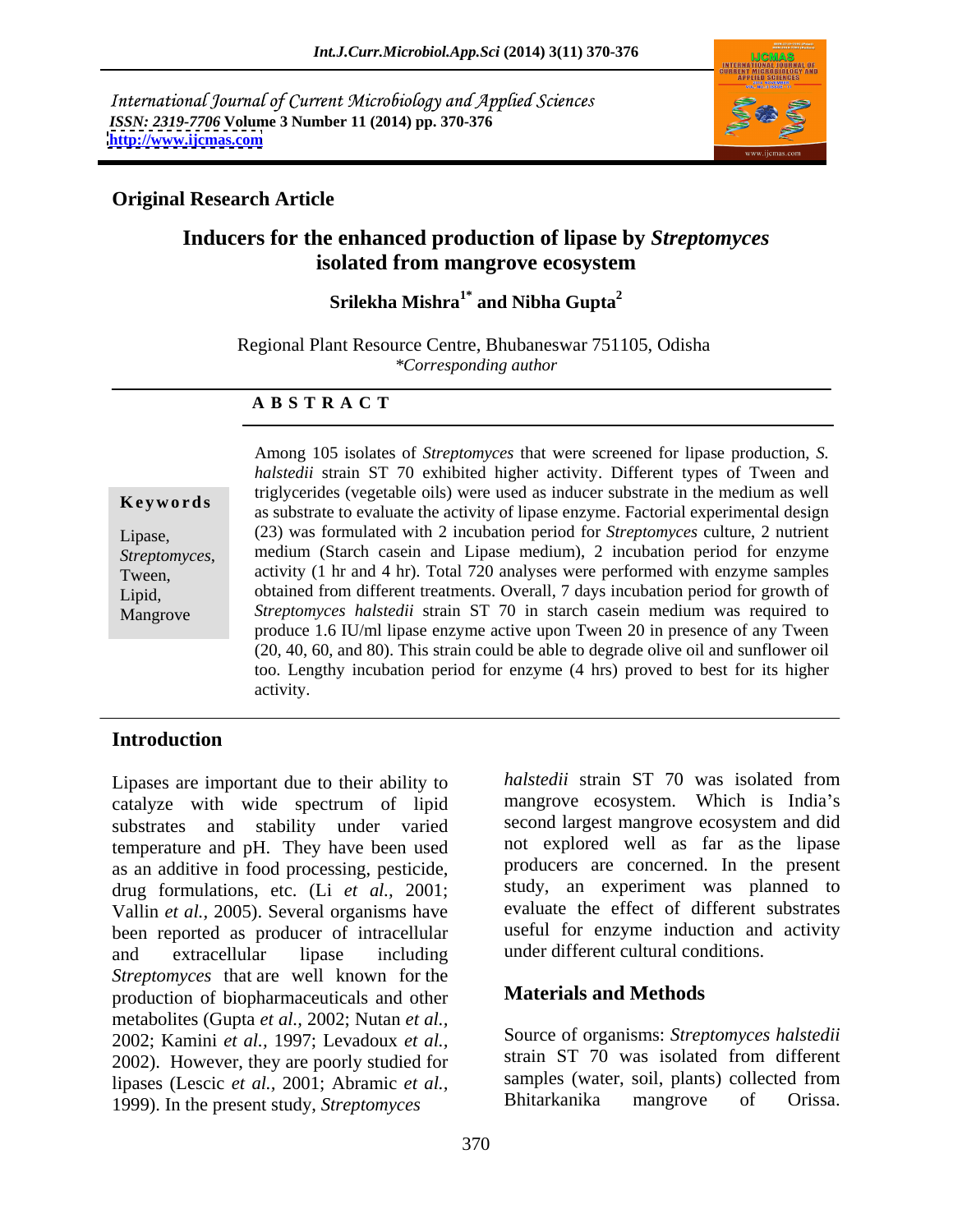Identification of strain: slide culture was were incubated for 7 days and 15 days prepared on starch casein medium and ISP 3 Culture filtrate of the different media were medium incubated at 30 °C and 37 °C by used as enzyme and assayed in two different using cavity slides. Periodical observations incubation time i.e. 1 hr and 4 hr by above regarding spore morphology were recorded by using Nikon Japan Trinocular Research Microscope Model 50i. Different Results and Discussion biochemical tests for carbohydrate utilization, nitrogen utilization, growth in different stress conditions, antibiotic *Streptomyces*, 18 strains were positive for resistance, and amino acid degradation, enzyme activity like, amylase, protease, asparaginase, antifungal activity and to be good producer of lipase in liquid phosphate solubilization were analyzed for culture i.e. 1.6 IU/ml<sup>-1</sup>. In present study characterization. Finally data were used for synthetic and natural oils were used as the identification of *Streptomyces* inducer substrate and enzyme substrate. The isolate using Probabilistic identification of bacteria (PIBwin). Strains of *Streptomyces* were screened for lipase activity through plate culture assay on lipase test medium. The quantitative analysis of lipase of positive strains was done by titrimetric method (Kamini *et al.*, 1997). In which, 25 active for olive oil only (Fig. 1A and B). ml of olive oil was homogenized with 75 ml The highest enzyme activity i.e. 1.6 IU/ml at of 2% polyvinyl alcohol and used as the 4 hr incubation with Tween 20 was recorded substrate. The substrate emulsion (5ml) and 4 ml of 0.1 M sodium phosphate buffer, pH  $\qquad$  as inducers followed by Tween 60 (1.575) 7.0 were pre incubated at 37º C for 10 min and 1 ml of the enzyme solution was then added and incubated at 37º C for 20 min. The reaction was terminated by the enzyme that was active maximally for addition of 20 ml of acetone and titrated against 0.01 M sodium hydroxide. The heat-<br>lengthy incubation period i.e., 15 days for inactivated enzyme was added to the growth of organism in starch case in medium reaction mixture as control. One unit of neither show much difference in substrate lipase activity was defined as the amount of enzyme that released free fatty acids in 1 min under standard assay conditions. For inducer substrates preferred synthetic further experiment, 9 different types of substrates for their better activity substrates viz., Tween 20, 40, 60 and 80, mustard oil, sunflower oil, soyabean oil, ghee and olive oil were used as inducers substrate into the medium  $(1 \text{ ml} / 25 \text{ ml of}$  incubation period when natural oils were medium) and substrate for enzyme activity. used as inducer or substrates (Fig. 1D). Two medium i.e. starch casein medium and lipase test medium were taken and cultures

procedure.

# **Results and Discussion**

During screening of 105 strains of lipase production in extracellular condition. Among them, *S. halstedii* ST 70 was found . In present study lipase produced by 7 day old culture prepared in starch casein medium containing Tween and soybean oil separately showed higher activity at one hour duration for Tween 60. However, natural oil worked well as an inducer to produce enzyme that was in the growth medium aided with Tween 80 as inducers followed by Tween 60 (1.575 IU/ml<sup>-1</sup>) and Tween 40 (1.425 IU/ml<sup>-1</sup>). ). Natural oil i.e. mustard oil, sunflower oil, soybean oil, ghee and olive oil induced the sunflower and olive oil (Fig. 1B). The lengthy incubation period i.e. 15 days for growth of organism in starch casein medium specificity nor effect of inducers. Again, the lipase produced in presence of synthetic inducer substrates preferred synthetic substrates for their better activity than natural oils (Fig. 1C). Four hours of incubation period of this enzyme did not show much effect as compared to 1 hr Among two nutrient medium used in this study starch casein medium produced more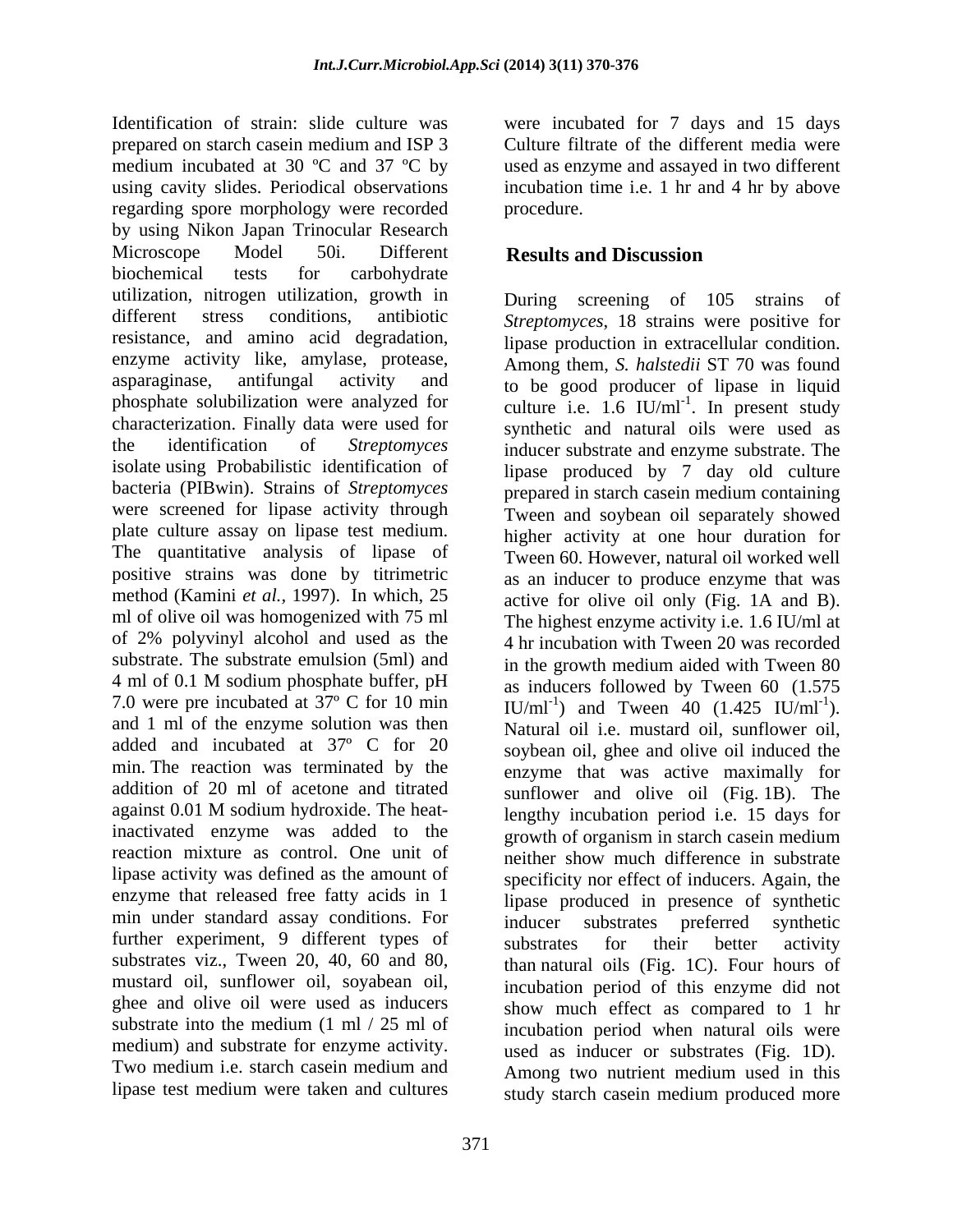enzyme activity than 7 days of incubation of activity than non induced enzyme.

active enzyme as compared to lipase test organisms in lipase test medium (Fig. 2C medium. The enzyme produced from 7 days and D). Natural oils induced lipase old culture in lipase test medium containing production that was more active on sythetic synthetic substrates as inducers did not substrates rather non synthetic substrates exhibit any enhancement in enzyme activity where as synthetic substrates induced lipase on synthetic substrates where as natural oil, found to be active for both type of synthetic as inducers, were more active on synthetic and non synthetic substrates. Over all, starch substrates (Fig. 2A). Exceptionally, lipase casein medium was found superior than produced in medium induced by Tween 80 lipase test medium. The 7 days culture of *S.*  showed higher activity with all Tween *helstedii* showed good activity as compared substrate used for enzyme activity. The to longer incubation period. The enzyme lipase produced in lipase test medium was produced in presence of inducer substrate more active in 4 hr. incubation period as exhibited good activity in four hour compared to 1 hr. of incubation (Fig. 2B). <br>At the same time, lengthy incubation period incubation of enzyme with different of organism produced negative effect on substrate has shown comparatively higher incubation at 37 ºC. However, one-hour incubation of enzyme with different activity than non induced enzyme.

**Fig.1A** Effect of substrate on lipase activity in starch casein medium (7 days growth, 1 hr enzyme incubation)

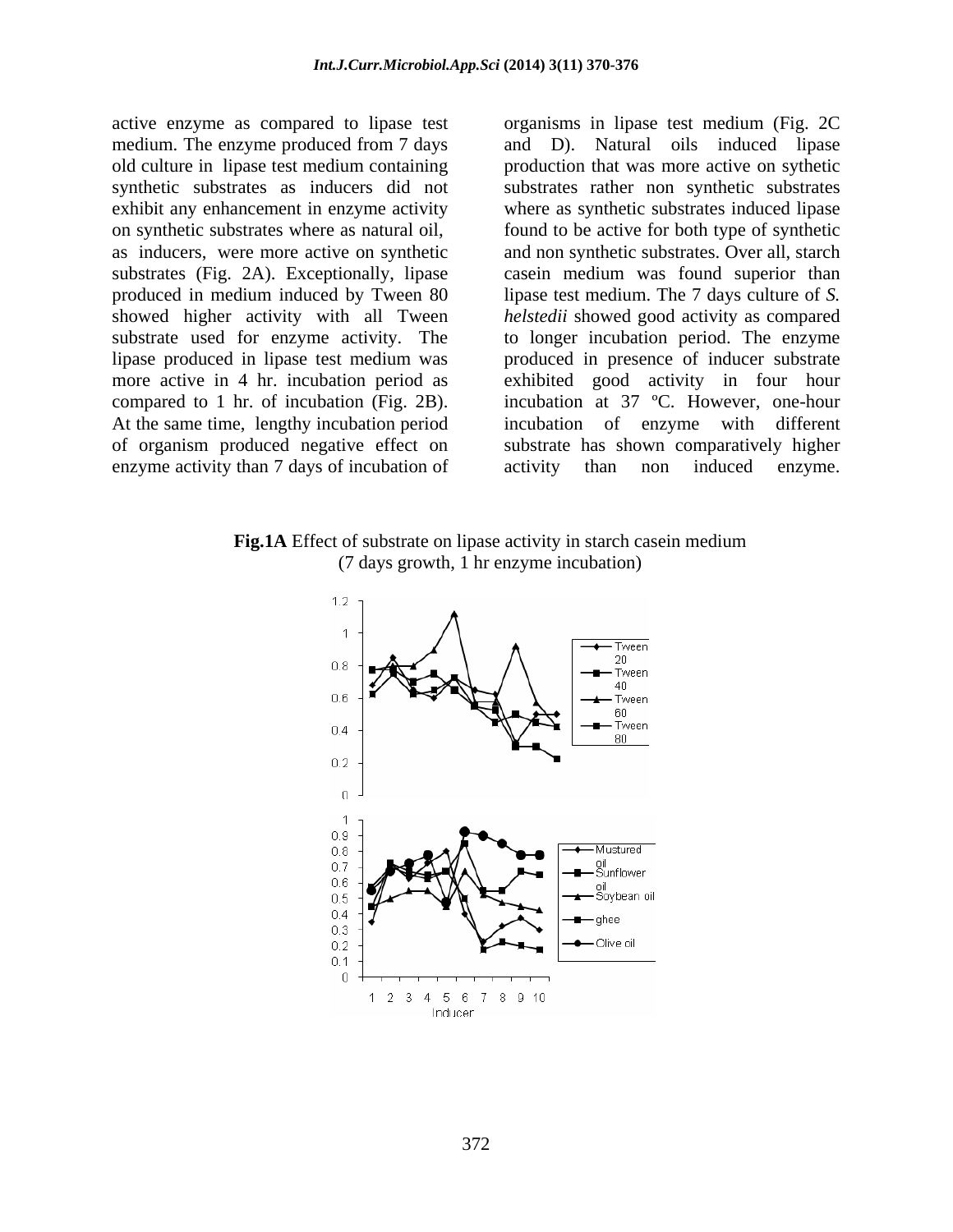

**Fig.1B** Effect of substrate on lipase activity in Starch casein medium (7 days growth, 4 hr. enzyme incubation)

**Fig.1C** Effect of substrate on lipase activity in starch casein medium (15 days growth, 1 hr enzyme incubation)

![](_page_3_Figure_4.jpeg)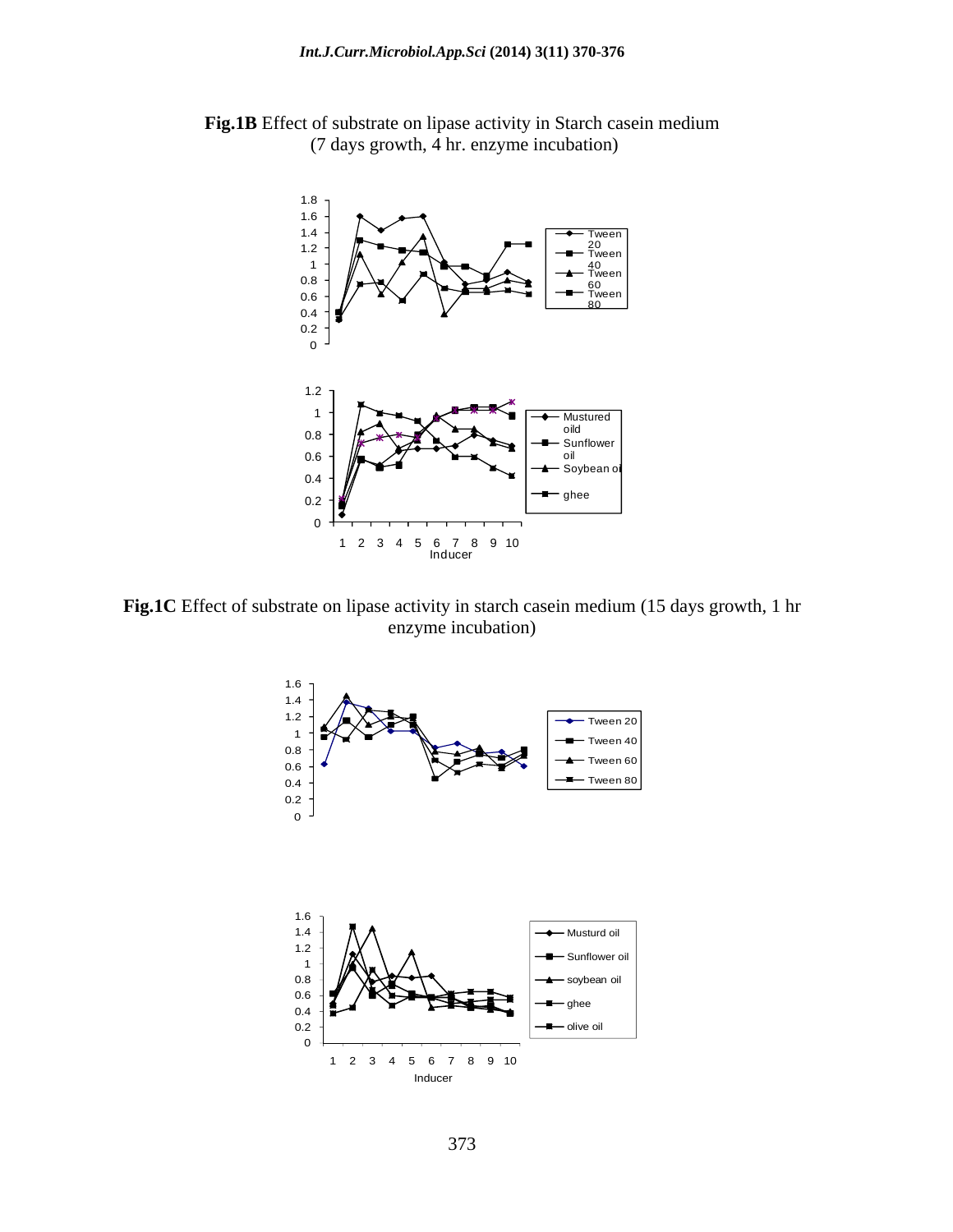![](_page_4_Figure_1.jpeg)

![](_page_4_Figure_2.jpeg)

**Fig.2A** Effect of substrate on lipase activity in lipase test medium (7 days growth, 1 hr enzyme incubation)

![](_page_4_Figure_4.jpeg)

374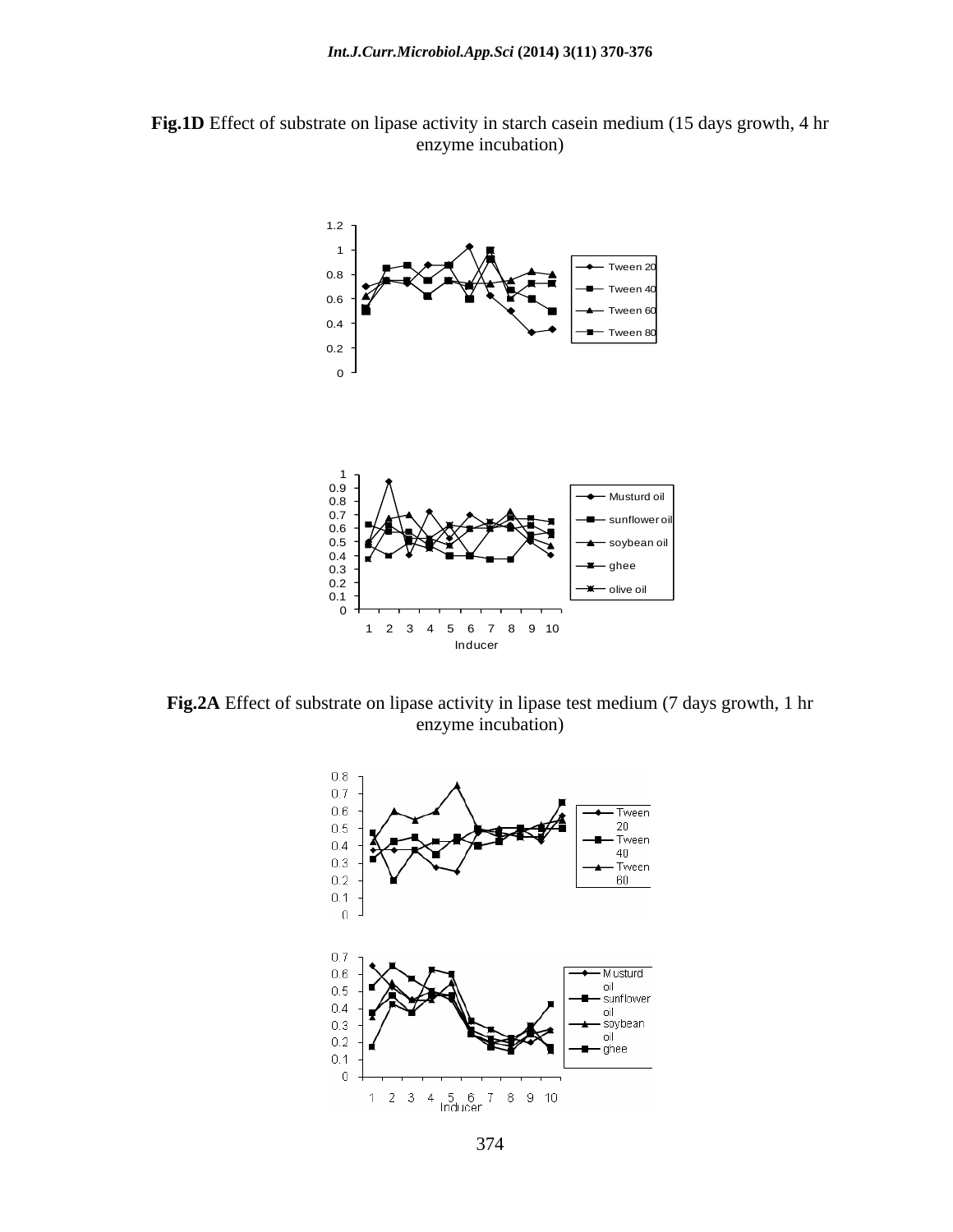![](_page_5_Figure_1.jpeg)

![](_page_5_Figure_2.jpeg)

**Fig.2C** Effect of substrate on lipase activity in lipase test medium (15 days growth, 1 hr enzyme incubation)

![](_page_5_Figure_4.jpeg)